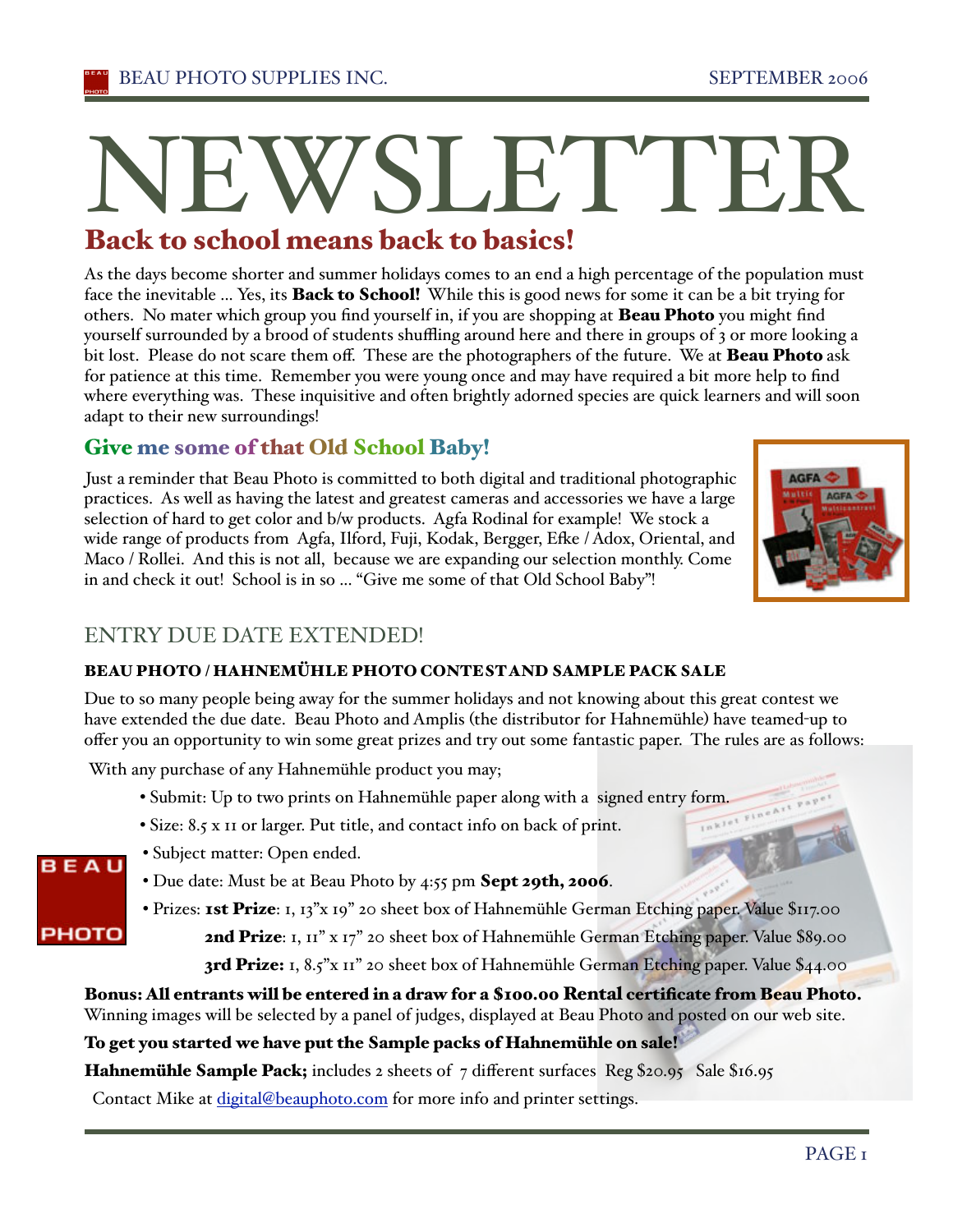

### TALK ABOUT OLD SCHOOL!!

#### Looking for some alternative b/w products?

We have a wide selection of "funky" b/w developers, emulsions, and toners. For example our newest additions; *Solarol* which is specially formulated to enhance the "Sabattier" effect, and *Blueprint* for those who like the look of, or would love to try Cyanotype printing. We also have *Liquid Light* for those who would like to convert almost anything into a b/w printable surface (try putting a photo of your dog on an old pair of running shoes). *Halo-Chrome* is for those who want a distinct chrome look to their prints.A couple great websites to see the results of these chemicals are:

www.unblinkingeye.com/Articles/articles.html and www.rockaloid.com/default.htm

*Solarol* \$23.95 *Blueprint* \$38.95 *Liquid Light* \$44.50 *Halo-Chrome* \$40.50

**A great deal for the right person :** For all you photographers who are expanding your studio or renovating your house to accommodate one, have we got a deal for you. We are selling our old rail system which used to be in the film department many years ago. Come in and make us an offer and give this system a home!

#### Ken **Product Sales and Purchasing**

Renaissance Albums!

#### Renaissance the Book Moves North!

Renaissance the Book (RTB) has outgrown its current space. They have amalgamated their offices in Soho and Queens, and have moved into a much larger location in Port Chester, New York. This new location offers ample high-end production space which will result in faster turn around times, even tighter quality control, improved technology, and more innovative products.

To celebrate this move we will be selling the SoHo Styler Software for \$90.00 (Regular \$115.00) during the month of September. This versatile and easy to use software will allow you to design any one of the three elegant digital albums that RTB has to offer. The software itself comes with a Deluxe CD Folio (valued at \$64.00) and a \$60.00 coupon that you can put toward any regularly priced digital album.

If you would like a demonstration for this amazing software, please call ahead and make an appointment and I would be more than happy to show it to you!

P.S. Don't forget that the Leather Album Design Proof Book and Slip-In Album Sale continues while quantities last.

### Deborah Renaissance Album Sales

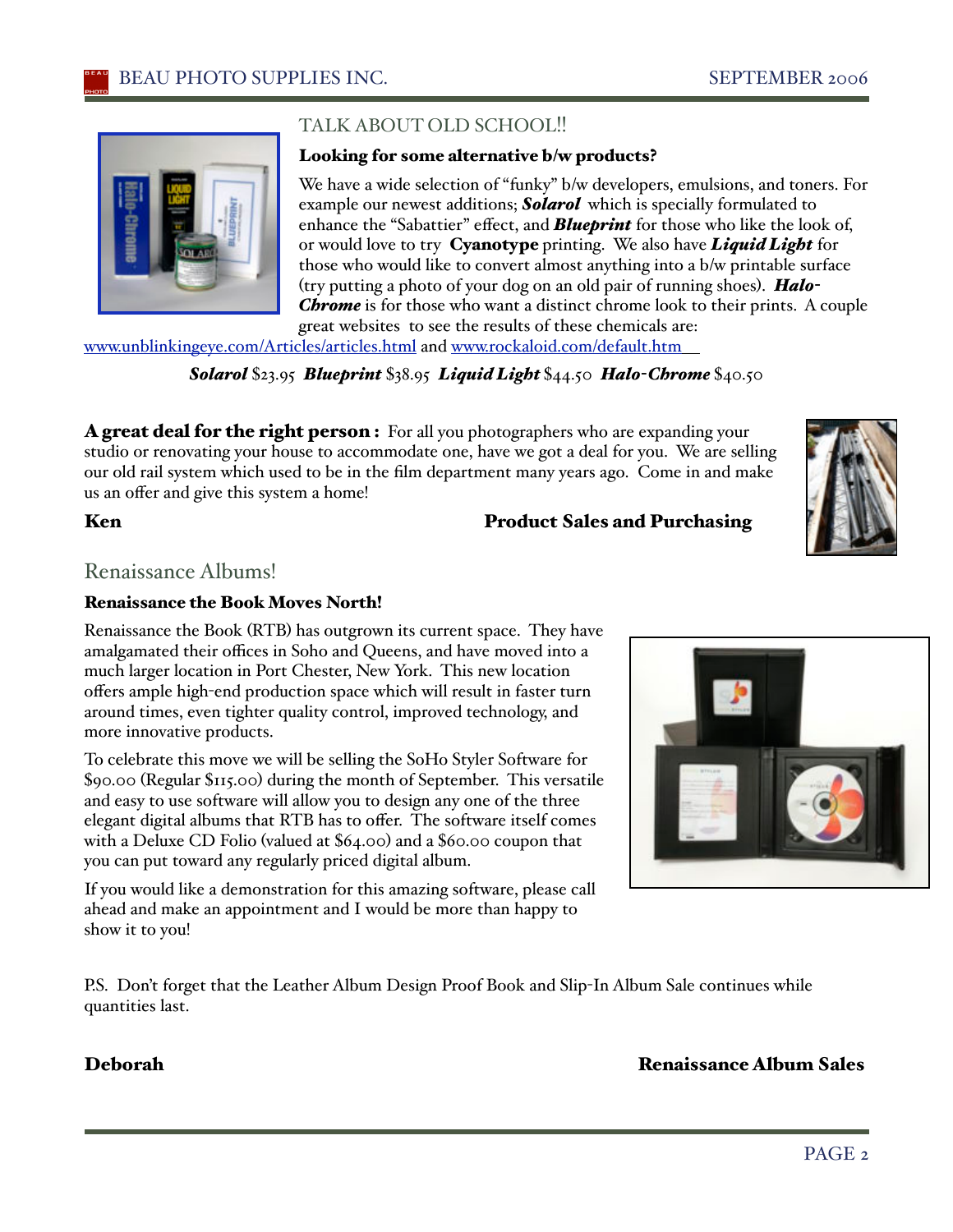#### FILM AND PAPER NEWS

#### Holga Mania!!

Beau Photo has ordered an unlimited supply of Holgas to give you the lowest price possible. Start shooting your back to school projects on a Holga N, FN or CFN.

Holga N (no flash): \$27.50

Holga FN (flash): \$41.50

Holga CFN (flash with yellow , red and blue filter): \$47.50

Crystal Film Department



#### Pro Sales News

#### Last Minute Additions– Nikon D80 Digital SLR and Canon Rebel 400D plus lenses!

Just as we were about to go to press with the newsletter, suddenly Nikon announces the new 10Mp Nikon D80 and Canon announces the 10Mp Canon Rebel XTi body, a brand new EF 50mm f/1.2L AF lens as well as the highly anticipated EF 70-200mm f/4L IS zoom, an imagestabilized version of the excellent  $70$ -200mm f/4L that has been around for ages. These all look like fabulous new products and since I am out of room, more comprehensive information will appear in next month's newsletter. At that point, I should have had some hands-on experience as well!

**Mike** Pro Sales

#### RENTAL NEWS!

#### Rental News

 Sometimes I wonder what inspires people to take pictures, whatever it is, you all must be inspired by the same thing because we have been renting our panoramic cameras a lot lately! Maybe it's just the good weather and everyone is taking the time to look at everything around them. We have several panoramic options available depending on what format and angle of view you are looking for. The Linhof 617 is a medium format (6x17) camera with a 110 degree field of view. You get 4 shots per 120 roll of film. We also have a Noblex 120 camera. It has a rotating lens so it's able to see 140 degrees and fit it all into a 6x12 format. The other medium format option is to rent a roll film back for your 4x5 camera. We have 6x12 and 6x7 available. You can always rent a 4x5 camera as well if you haven't got one. We also have a 35mm option, the Hasselblad Xpan camera which can shoot standard 35mm frames as well as panoramic. The lenses are very good - the kit comes with a 45mm and a 90mm lens so you have some choices there. Whichever camera you decide to try, you will start to see things through the viewfinder a little differently.

Kathy Rentals